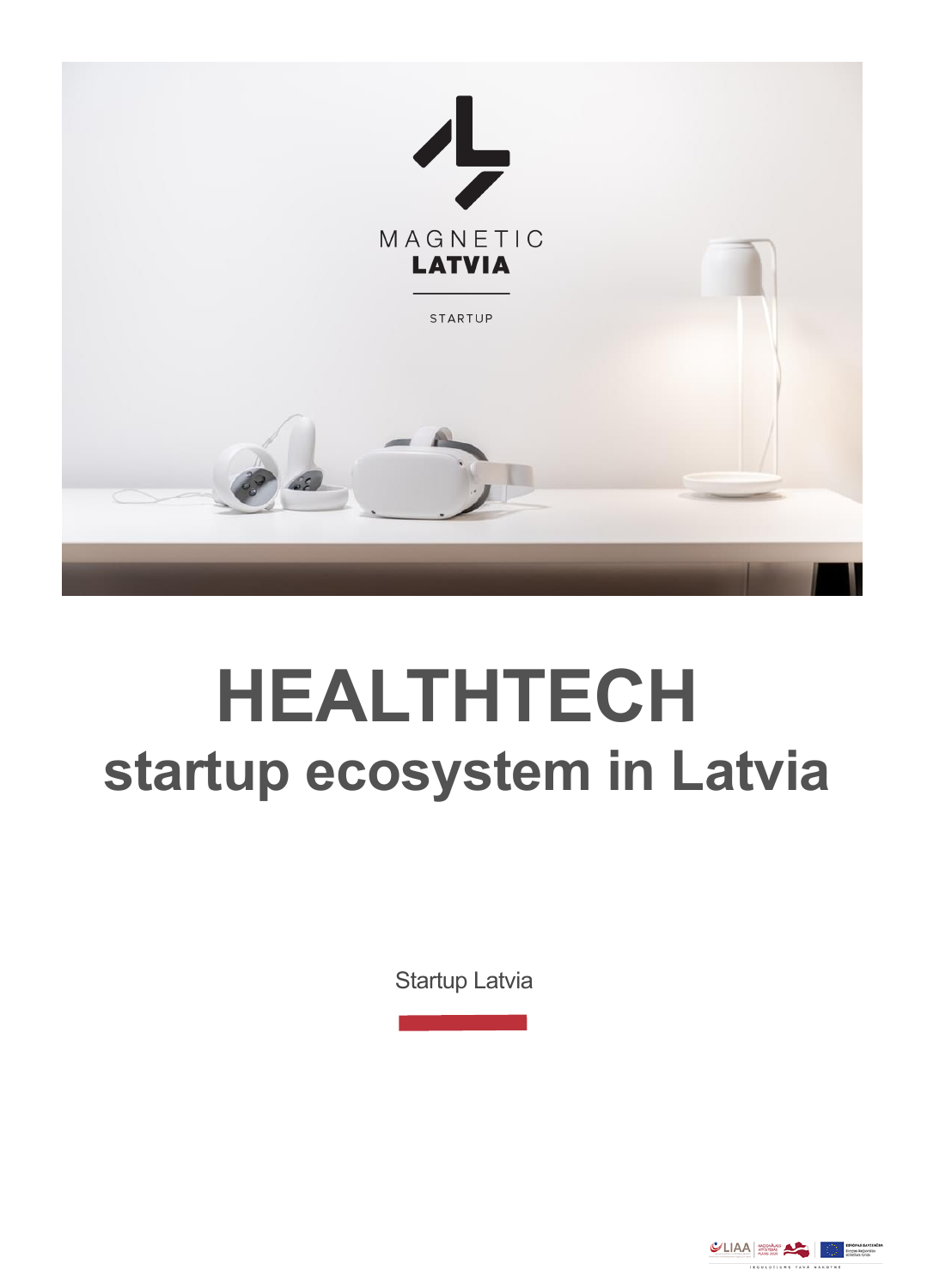# **#HealthTech**

The fields of biomedicine, medical technology, biopharmaceuticals, and biotechnology are collectively referred to as health technologies, as they all have one main overarching goal - the application of knowledge and skills to solve health problems and improve the quality of human life. Health technology knowledge and skills are applied in medical technology devices, medicines, vaccines, technological procedures, and systems.



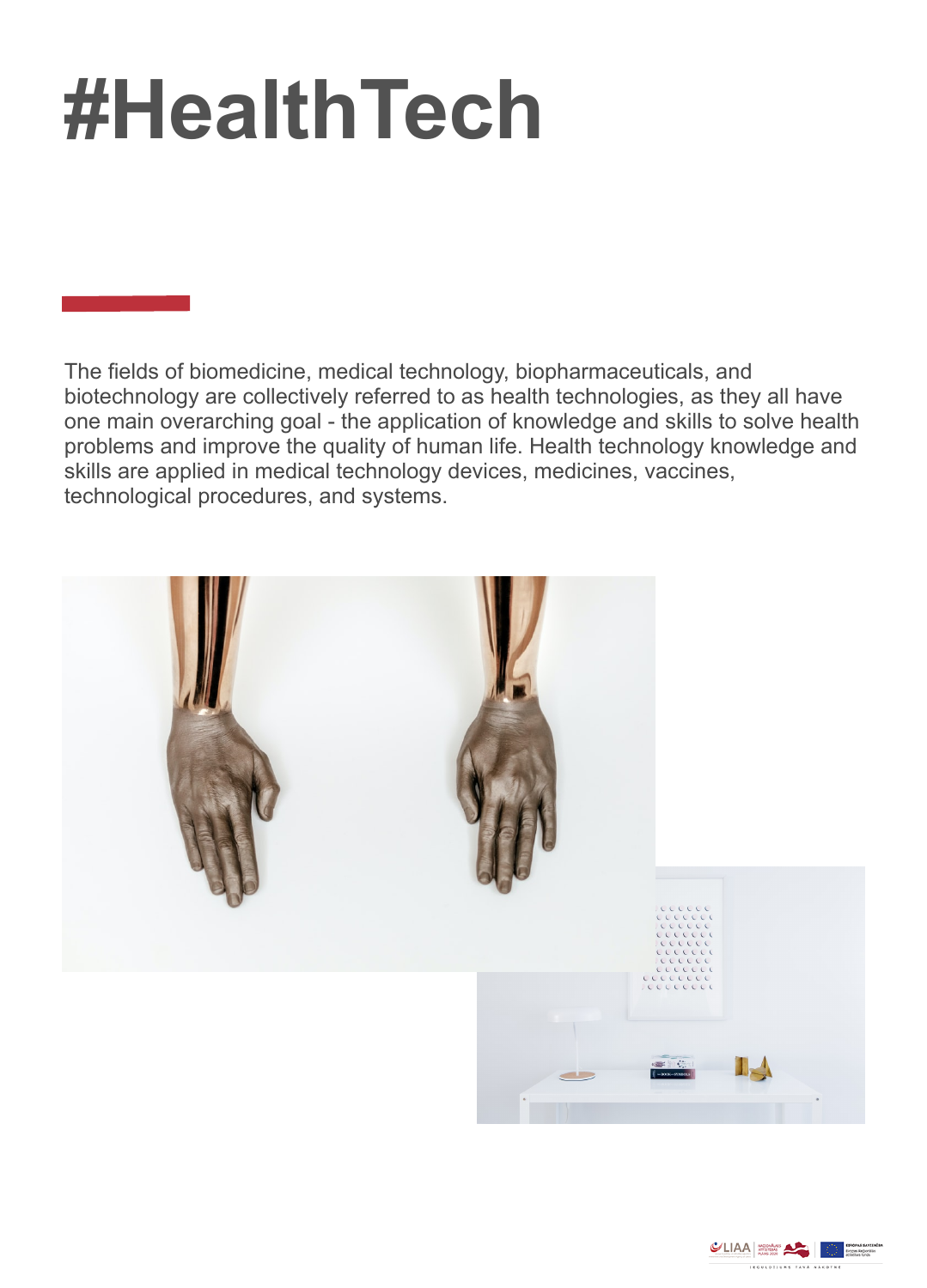#### **Universities and clinical university hospitals:**



#### **Research centers and organizations:**

[Institute of Food safety, Animal Health and Environment "BIOR"](https://bior.lv/en)

**[Latvian Biomedical Research and Study Centre](https://biomed.lu.lv/home/)** 

[Latvian Institute of Organic Synthesis \(LIOS\)](https://www.osi.lv/en/about-ios/)

[Baltic Biomaterials Centre of Excellence](https://www.facebook.com/bbcentre.eu/)

**[Bioreactors](https://www.bioreactors.net/who-are-we)** 

[The Association of the Latvian Chemical and Pharmaceutical Industry \(LAKIFA\)](https://www.lifescience.lv/en/about-us/)

[AmCham](https://www.amcham.lv/en/about-us/story)

**[Biocatalyst](https://biocatalyst.eu/)** 

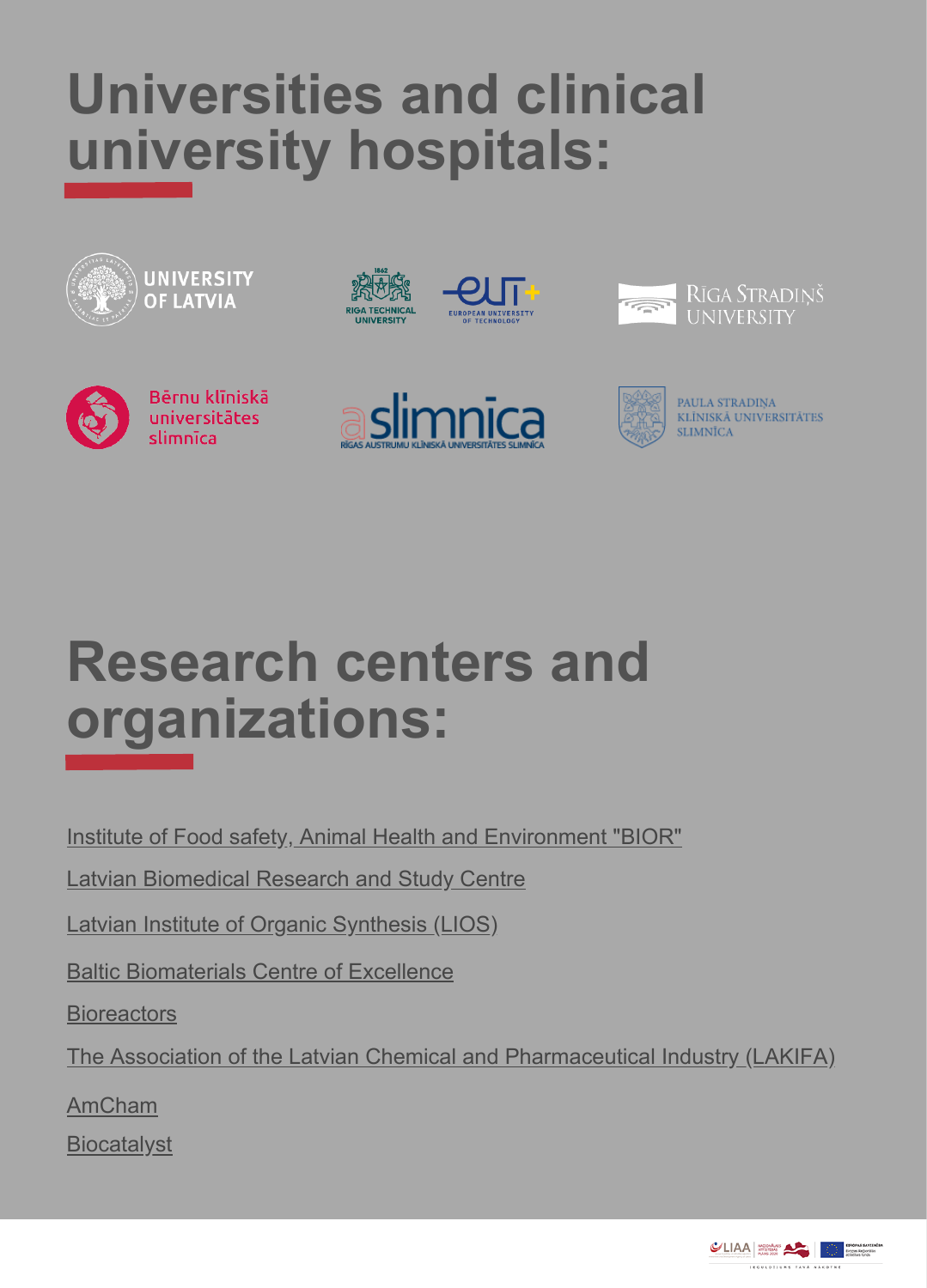## **STARTUPS**

| <b>Startup</b>                      | About                                                                                                                                                                                                                                                                                                           | <b>Sector</b>                                         | <b>Business</b><br>Model | Year<br>Founded |
|-------------------------------------|-----------------------------------------------------------------------------------------------------------------------------------------------------------------------------------------------------------------------------------------------------------------------------------------------------------------|-------------------------------------------------------|--------------------------|-----------------|
| <b>AIMUNO</b>                       | Is a biotech start-up focused on<br>developing an integrative biomarker to<br>distinguish between potential responders<br>and non-responders to checkpoint inhibitor<br>immunotherapy among Non-Small Cell<br>Lung Cancer (NSCLC) stages III and IV<br>patients.                                                | <b>HealthTech</b>                                     | B <sub>2</sub> C         | 2018            |
| <b>Alternative</b><br><b>Plants</b> | Cellular farmers dedicated to make<br>botanical ingredient production<br>sustainable at scale.                                                                                                                                                                                                                  | <b>BioTech</b>                                        |                          | 2017            |
| <b>B</b> detect                     | Medical device company specialized in the<br>research and development of skin cancer<br>diagnosis products.                                                                                                                                                                                                     | <b>HealthTech</b><br><b>MedTech</b>                   |                          | 2021            |
| Cellboxlab                          | We are developing PDMS free gut on chip<br>suitable for anaerobic conditions<br>necessary for microbiota cultivation<br>controlled by integrated biosensors and<br>user friendly cultivation system, low<br>molecule absorption suitable for drug<br>testing and compatible with mass<br>manufacturing methods. | <b>MedTech</b><br><b>HelathTech</b><br><b>BioTech</b> |                          | 2020            |
| Conelum                             | s a biotechnological startup founded in<br>late 2012. Having the internationally well<br>recognized microbiological safety<br>scientists in our core team - we are<br>focused on development of rapid<br>microbiological diagnostic tests for food<br>and drink industry companies.                             | <b>BioTech</b><br><b>HealthTech</b>                   |                          | 2012            |
| <b>DoctoWell</b>                    | Helps with day-to-day administrative,<br>medical and clinical tasks so doctors can<br>focus on their work.                                                                                                                                                                                                      | <b>MedTech</b><br><b>HealthTech</b>                   | B <sub>2</sub> C         | 2020            |
| <b>Exonicus</b>                     | The main capability of Exonicus is the<br>production of Modeling & Simulation<br>visualizations in 3D virtual reality,<br>specifically virtual reality simulations in<br>military medical training.                                                                                                             | <b>VR</b><br><b>MedTech</b>                           |                          | 2018            |
| eDoks                               | A digital document circulation solution that<br>communicates, reminds and collects the<br>necessary signatures from all parties                                                                                                                                                                                 | <b>HealthTech</b>                                     |                          | 2018            |